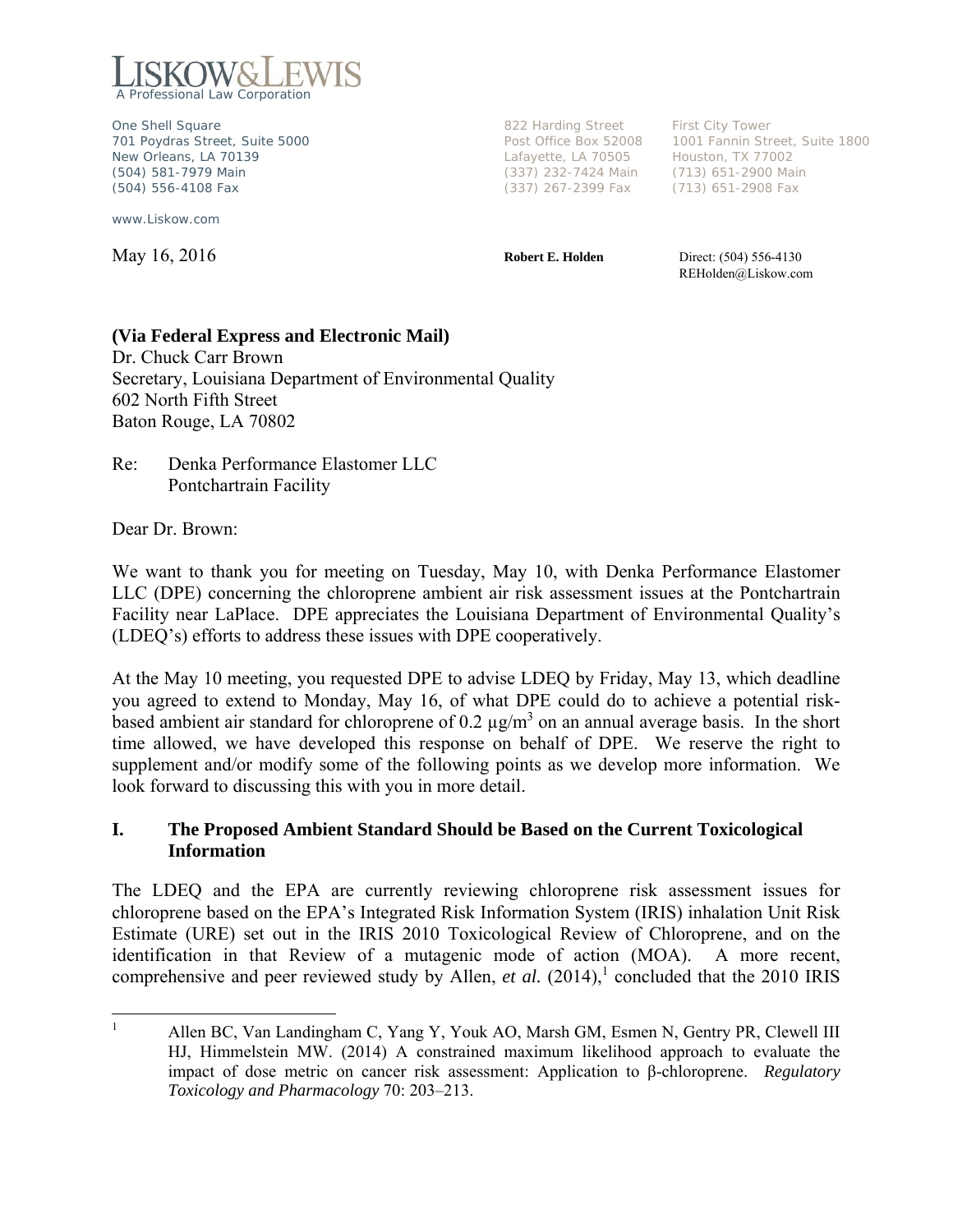# **LISKOW&LEWIS**

May 16, 2016

URE is approximately 100 times larger than could be supported by a scientifically valid URE, and that chloroprene does not have a mutagenic MOA.

In addition, it is important for the LDEQ to recognize that the National Academy of Sciences' National Research Council (NRC) recommended an extensive overhaul of the IRIS toxicity evaluation methodology in  $2011<sup>2</sup>$  and again in  $2014<sup>3</sup>$  and Congress instructed EPA to change the IRIS methodology to address the NRC recommendations (in 2012, 2014, and 2015).<sup>4</sup> EPA has advised Congress that it is implementing these changes.<sup>5</sup> Of course, the IRIS 2010 Toxicological Review of Chloroprene was completed prior to these changes, and has not been updated to be consistent with these changes.

In general, the NRC recommended that EPA standardize the IRIS process in order to provide more transparency and to ensure that EPA takes into account all relevant and reliable evidence. Using methodology consistent with the NRC recommendations, the Allen, *et al.* study recommends an inhalation URE of approximately 100 times smaller than the 2010 IRIS URE, and it concludes that chloroprene does not operate in a mutagenic MOA. The 2010 IRIS URE for chloroprene, which includes a 60% upwards adjustment based on the concern that chloroprene had a mutagenic MOA, is 5 X  $10^{-4}$  per  $\mu$ g/m<sup>3</sup>. In contrast, the Allen, *et al.* study derived a maximum-likelihood estimate of 1.86 x  $10^{-6}$  per  $\mu$ g/m<sup>3</sup>.

Moreover, the epidemiologic studies referenced in the 2010 IRIS study do not establish a clear causal connection between occupational chloroprene exposure and liver and lung cancers. Consequently, one of EPA's arguments to justify a proposed "likely to be carcinogenic to humans" classification for chloroprene would not be supported by a revised assessment of the epidemiological data coupled with a rigorous integration of evidence.

<sup>&</sup>lt;sup>2</sup> National Research Council, Review of the Environmental Protection Agency's Draft IRIS Assessment of Formaldehyde (2011).

<sup>3</sup> National Research Council, Review of EPA's Integrated Risk Information System (IRIS) Process, at 3 (2014).

<sup>4</sup> H.R. Rep. No. 112-331 at 1072 (Dec. 15, 2011) (Conference Committee joint explanatory statement accompanying 2012 Consolidated Appropriations Act); 160 Cong. Rec. H475, H977 (Jan. 15, 2014) (explanatory statement accompanying 2014 Consolidated Appropriations Act); H. R. Rep. No. 113-551 at 59 (July 23, 2014), *cited in* 160 Cong. Rec. H9307, H9766 (Dec. 11, 2014) (explanatory statement accompanying Consolidated and Further Continuing Appropriations Act of 2015).

<sup>5</sup> *See* U.S. Environmental Protection Agency Office of Research and Development, EPA's Integrated Risk Information System Program Progress Report and Report to Congress at 11 (June 2012); U.S. Environmental Protection Agency Office of Research and Development, EPA's Integrated Risk Information Program Progress Report and Report to Congress at 3 (Feb. 2015).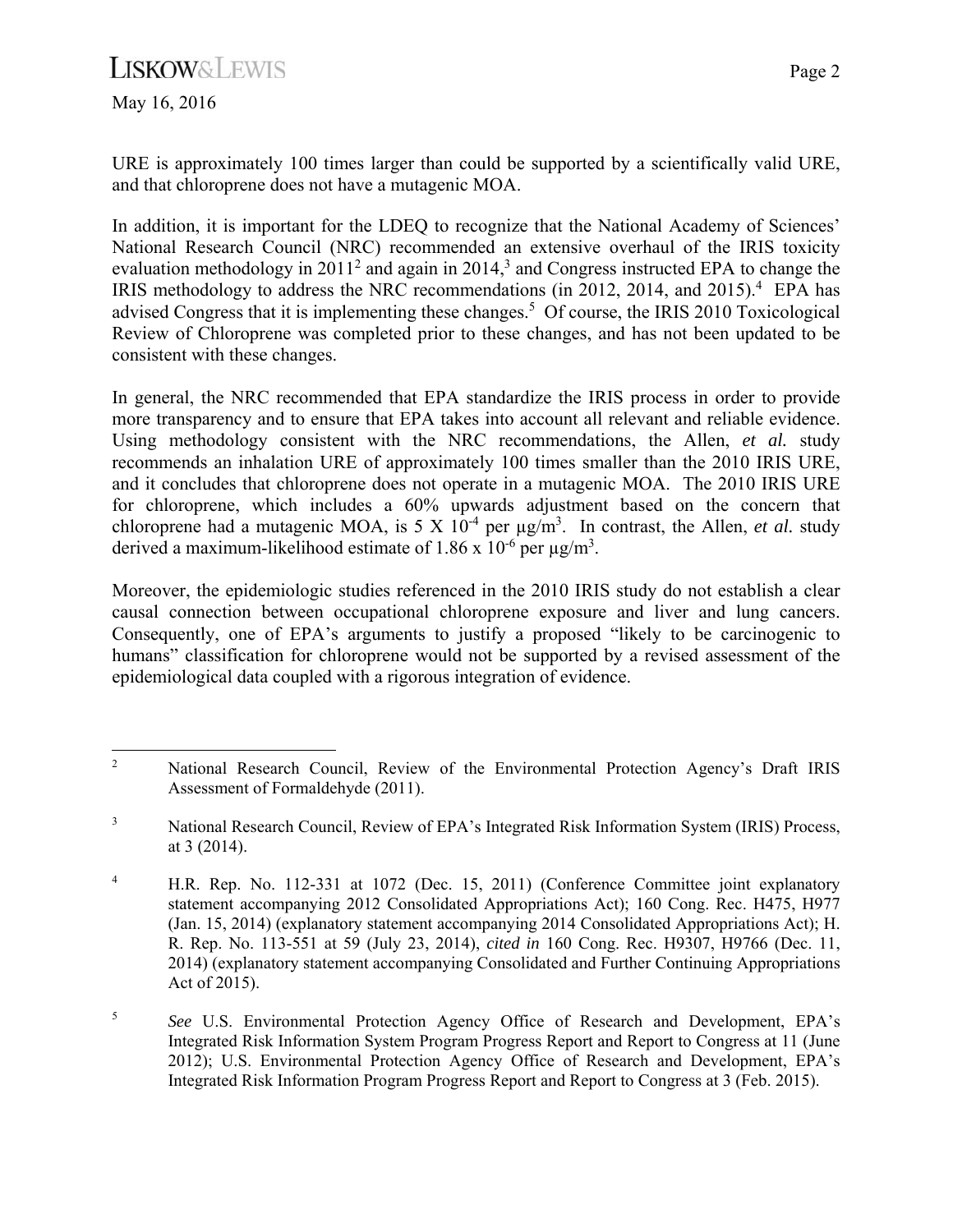May 16, 2016

During our meeting on May 10, you advised us that LDEQ, based on the 2010 IRIS URE, was considering an ambient standard of chloroprene of  $0.2 \mu g/m^3$  on an annual average basis. Based on the Allen, *et al.* study, the appropriate ambient standard would be much higher. Our preliminary analysis, if the Allen, *et al.* findings are given full weight, is that the limiting concentration for a potential ambient air standard should be based on the Reference Concentration (RfC) for non-cancer risks of 20  $\mu$ g/m<sup>3</sup> as set out in the 2010 IRIS Toxicological Review of Chloroprene.

Accordingly, and in response to your request, DPE will evaluate options for emission control strategies to meet both LDEQ's suggested  $0.2 \mu g/m^3$  annual average standard and to meet a more accurate 20  $\mu$ g/m<sup>3</sup> ambient standard on an annual average basis. It is important to recognize, however, that any potential ambient standard based on the 2010 IRIS URE is scientifically flawed and would be far more stringent than required to protect human health and the environment.

## **II. Ambient Air Standard Evaluation Activities**

As you know, the evaluation of chloroprene concentrations near the Pontchartrain Facility requires an analysis of ambient air concentrations based on air monitoring and air modeling information.

# **A. Air Monitoring**

In February, LDEQ undertook air sampling in the vicinity of the Pontchartrain Facility. DPE has not yet been provided with LDEQ's air sampling results. This information will need to be addressed in our study.

On March 29, LDEQ requested DPE to submit an air monitoring plan to LDEQ for review and approval. DPE submitted the monitoring plan to LDEQ on May 6. As soon as DPE has LDEQ's approval of the plan, DPE can commence air monitoring.

## **B. Air Modeling**

On March 29, and by letter dated March 30, LDEQ requested DPE to submit a plan for air dispersion modeling of the Pontchartrain Facility's air emissions. This plan was submitted to LDEQ on April 13 as required. After DPE receives approval of that air modeling plan, DPE can commence the air dispersion modeling study.

## **III. Evaluation of Emission Abatement Options**

As you know, EPA has commenced a Risk and Technology Review (RTR) of the Pontchartrain Facility's chloroprene emissions. This involves a systematic review both of available MACT level controls under Clean Air Act Section 112(d) and a residual risk review under Clean Air Act Section 112(f). 42 U.S.C. § 7412(d) and (f). You have requested that DPE evaluate air control or abatement options and implement controls much more rapidly than can be accomplished as a result of EPA's RTR evaluation.